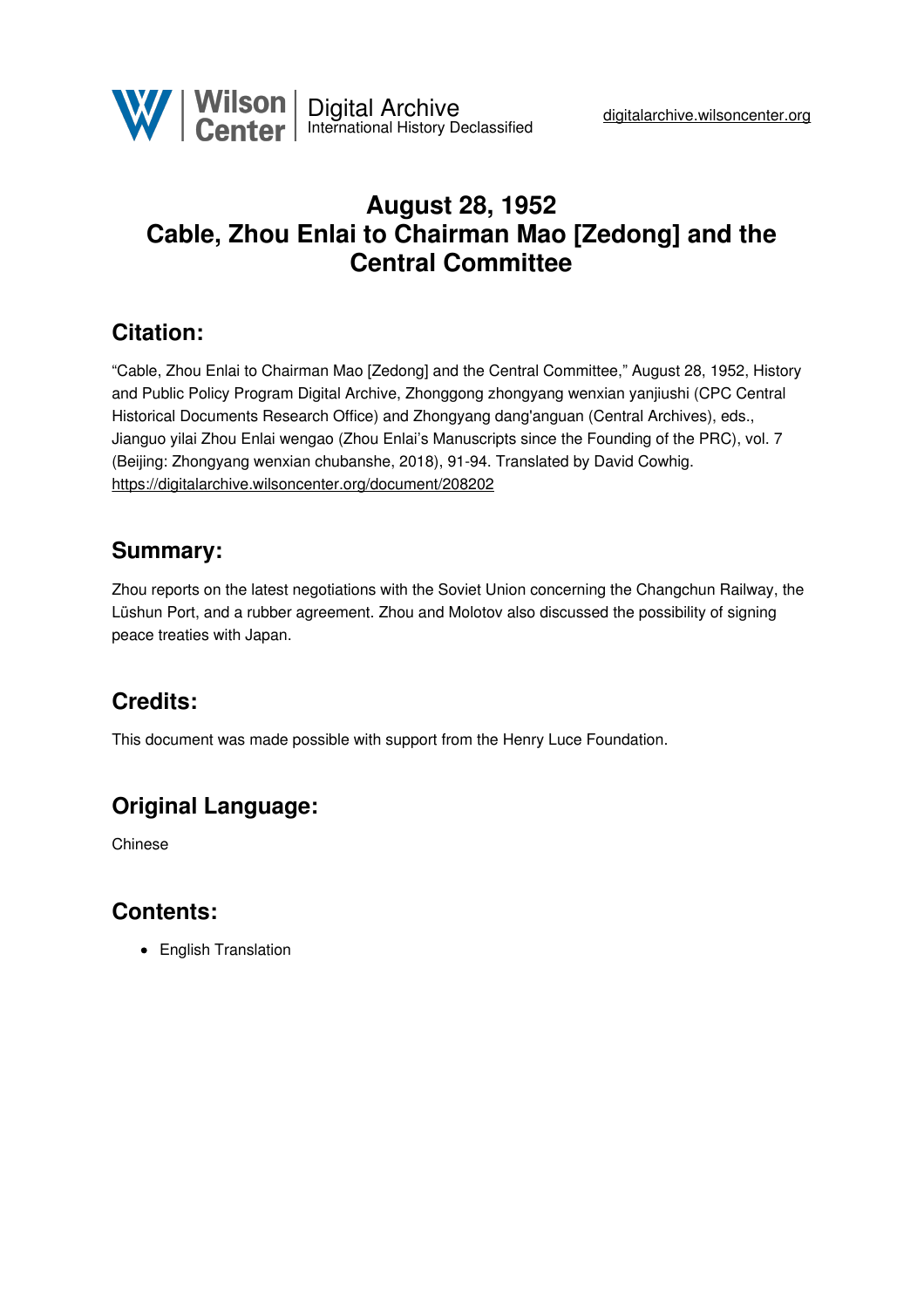To Chairman Mao [Zedong] and the Central Committee:  $^{11}$ 

Yesterday evening the two delegation has held their second meeting. The Soviet side offered three documents:

[1] A revised draft of the exchange of letters on Lüshun Port;

[2] A communique on the handover of the Changchun Railway;

[3] A revised draft of the technical cooperation agreement on rubber technology.

We immediately had two questions about the revised draft of the exchange of letters on the Lüshun Port:

[1] The extension runs until the Soviet Union and China conclude peace treaties with Japan and does not mention the date of the withdrawal of foreign troops from Japan as the ending point. That is a significant difference from the earlier draft.

[2] The other point is that the conclusion of peace treaties between the Soviet Union and Japan and between China and Japan are mentioned separately. This implies the possibility of Japan signing a separate peace with either the Soviet Union or with China.

Comrade Molotov then replied that the Sino-Soviet alliance agreement is concerned with the possibility that Japan and countries connected to Japan will once again commit acts of aggression and so there is no need to raise the issue of whether some other country has withdrawn its troops. Wording the exchange of letters in this way will avoid other countries from taking the agreement not as an extension of the existing agreement but rather as a new agreement. As for the issue of separate peace treaties between the Soviet Union and Japan and between China and Japan, ever since the conclusion of the San Francisco Peace Treaty, a joint peace treaty of China and the Soviet Union with Japan has been impossible. Therefore it is appropriate to refer to the separate conclusion of peace treaties.

After the studying the text in detail, we all concluded that the conditions for the extension of the agreement as proposed by the Soviet side would compared with our original draft introduce strategic issues into consideration. This is because the conclusion of a China-Japan peace treaty would depend upon the United States abandoning Taiwan; that is a split developing between the US and Japan so that the peace treaty between Chiang Kai-shek and the Japanese will be invalidated. This is not likely in the foreseeable future. If that happens, and results in the withdrawal of US troops from Japan, then the contradictions between the US and Japan would increase. If the Soviets troops withdraw, the contradiction will become even more acute. The original text of the agreement also provided that could come under certain circumstances. Therefore, there is no fundamental difference the original Central Committee concept for the text.

As for China and the Soviet Union signing separate peace treaties with Japan since they cannot now sign a joint peace treaty with Japan, if we phrase it that way, although it does give a hint to Japan, it will also increase the temptation and desire for Japan to conclude a separate peace treaty with the Soviet Union. That would be useful for separating Japan from the US. Therefore, we propose agreeing to the revised draft proposed by the Soviet side.

We request instructions from the Central Committee. As for as the wording of the text, we will wait for approval from the Central Committee before making another proposal.<sup>[\[2\]](#page-2-1)</sup>

As for the communique on the handover of the Changchun Railway, we have attached the full text. We agree in principle. As to the exact wording, we will wait for approval from the Central Committee before moving forward. Moreover, during the meeting, we already have said that, after the handover of the Changchun Railway, the original agreement on the tax-free status of Soviet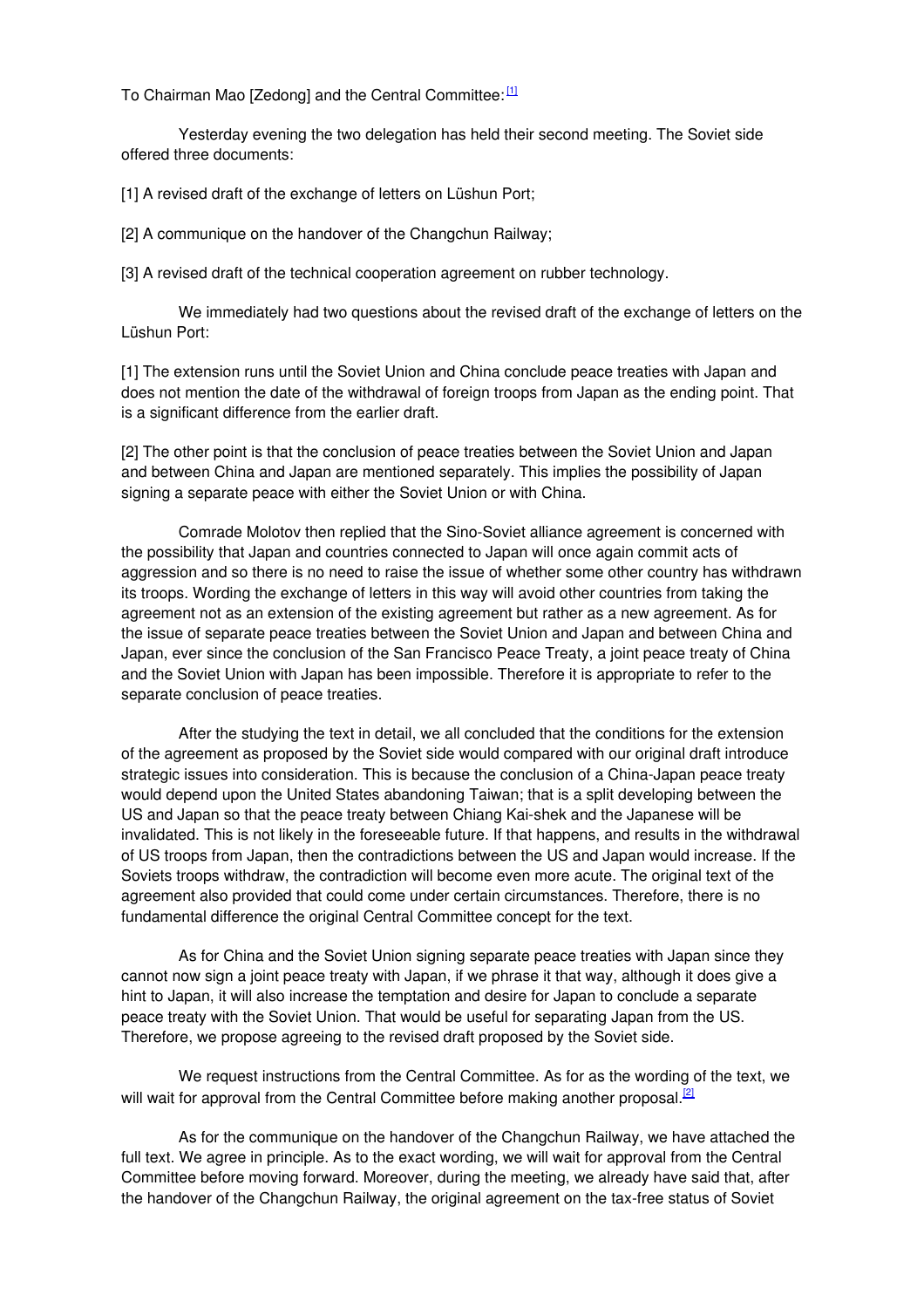military materiel transported in sealed freight cars on the Changchun Railway remains in effect.

The revised draft on rubber technology cooperation is still being translated. After the translation is complete and we have studied it, we will send you a telegram with a report on it. The most important change in the draft text is that before rubber tapping begins, we must buy 15,000 tons of rubber on behalf of the Soviet Union. After rubber tapping begins, we must sell to the Soviet Union 50% to 70% of rubber production. In this way, the debt can be settled by 1962 according to the world price. After 1962, the value of the rubber will be calculated at 8% below the world price.

<span id="page-2-0"></span>As for the China – Mongolia railway issue, the Soviet government has already informed the Mongolian government of our joint opinion. The Mongolian Premier Yumjaagiin Tsedenbal and his Deputy Foreign Minister are today flying to Moscow and are prepared to discuss an agreement with us. Comrade Molotov told me that this railway in Mongolia will be completed in 1955 and will help the Mongolians transport materials. I answered that if it could be completed in 1954, we could assist Mongolia by sending them some equipment.

<span id="page-2-1"></span>After our meeting with Comrade Stalin, we will finish our translation of "Summary Report on Major Developments in China during the Past Three Years and General Guidelines for National Construction over the Next Five Years" and send it along. Tomorrow we will finish translating "China's Economic Situation and the Five Year Task of National Construction" along with eight data tables along with "Summary of China's National Defense Construction Plan for the Next Five Years." After they have read it, we will have our third meeting with the Soviet delegation.

Zhou Enlai

August 28

Annexed below are draft translations of two documents:

Annex One: Exchange of Letters between China and the Soviet Union on the Extension of Joint Use of the Chinese Naval Base at Lüshun Port (The letter to the Chinese side and the preface are omitted)

Ever since Japan rejected a global peace treaty and then concluded piecemeal peace treaties with the United States and some other countries, now Japan has not, and appears unwilling to conclude peace treaties with China and the Soviet Union. This has harmed the cause of peace and created the conditions for new aggression on the part of Japan.

Therefore, in order to preserve peace, and on the basis of the Sino-Soviet Treaty of Friendship, Alliance and Mutual Assistance, the Chinese government has proposed and requested an agreement removing the time limit to and to extending the provision in the second article for use by the Soviet military of the Chinese military base at Lüshun Port until the conclusion of a peace treaty between the People's Republic of China and Japan and of a peace treaty between the Union of Soviet Socialist Republics and Japan.

If the Soviet government agrees to the Chinese proposal above, then this text and your text will become an integral part of the Sino-Soviet Agreement of February 14, 1950, Concerning Lüshun Port and will take effect from the date of our exchange of letters.

Annex Two: Sino-Soviet Communique on the Handover to the Chinese Government of the Changchun Railway

In accordance with the friendly relations between China and the Soviet Union that have already been established, an agreement was signed in Moscow on February 14, 1952 concerning the Changchun Railway. According to this agreement, the Soviet government must turn over to the Chinese government all rights and all properties related to the jointly managed Changchun Railway